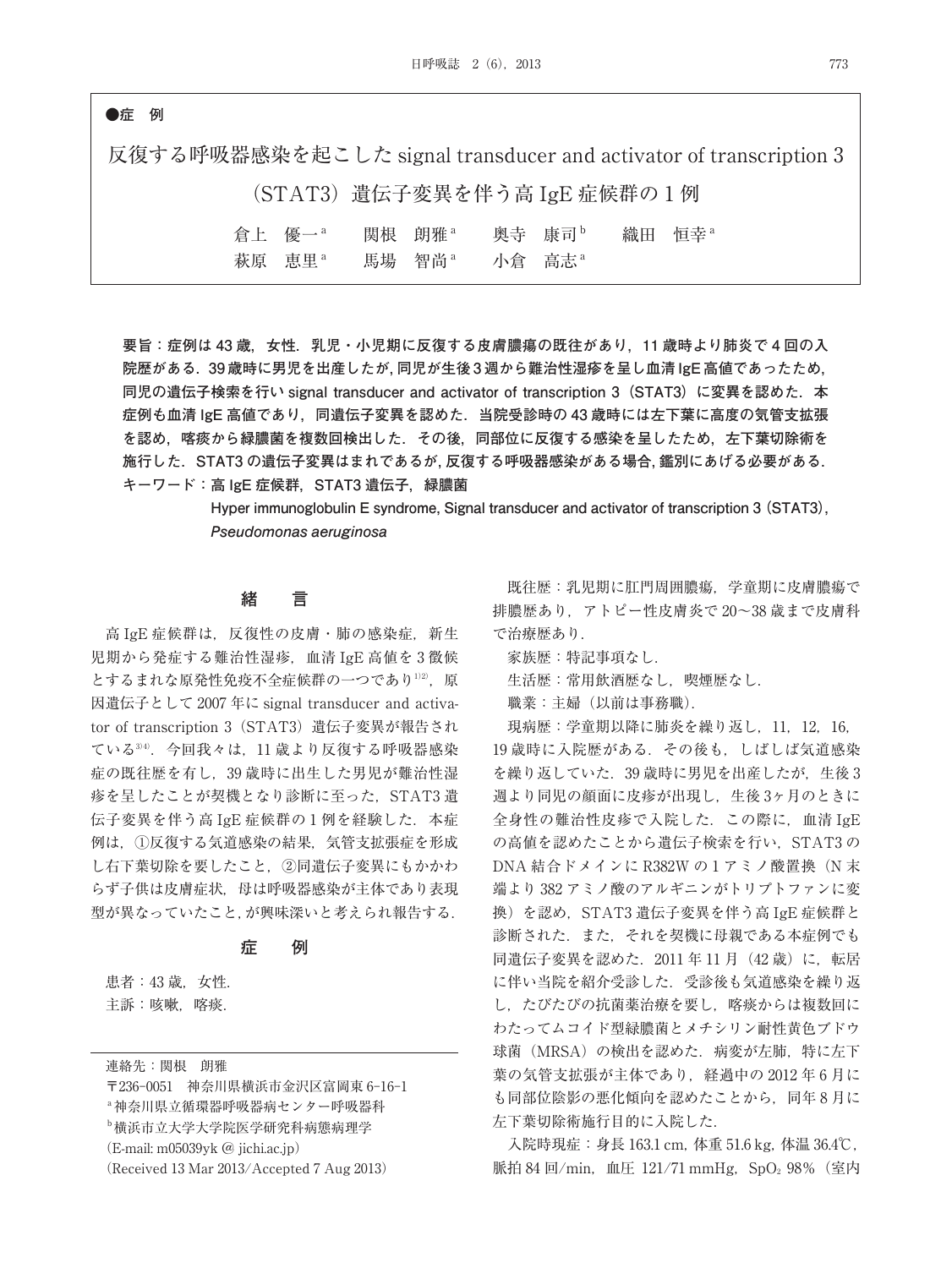

**図 1** 側弯症を認める.



**図 2** 胸部 CT.(a)左の舌区に気瘤と小葉中心性の粒 状影を認める. (b) 左の下葉に気管支拡張と浸潤影を 認める.



 $(a)$ **図 3** (a)肉眼像.(b)左下葉拡大像(hematoxylin-eosin 染色,40 倍).

吸入下). 鼻翼は平坦でやや広い. 胸部聴診上, 左下肺 で水泡音を聴取,体表リンパ節は触知せず,奥歯の乳歯 残存あり,側弯症あり (図1), 左足関節部位の変形あり, 明らかな皮疹・膿瘍なし.

採血検査:WBC 4,880/μl(Neu 51.6 %,Lym 37.3%, Eos 1.4%)と白血球増多・好酸球増多を認めず,血算, 生化学検査に異常値を認めなかった. 一方で, CRP 2.06 mg/dl と軽度高値であった.血清 IgE 値 14,944 IU/ml と異常高値であり,黄色ブドウ球菌エンテロトキシン A 特異 IgE 抗体 4.20 Ua/ml, B 特異 IgE 抗体 63.20 Ua/ ml と陽性であった. そのほかの特異 IgE 抗体価は、ヤ ケヒョウヒダニ 16.10 Ua/ml,ハウスダスト 12.20 Ua/ ml,スギ 28.40 Ua/ml,ヒノキ 2.70 Ua/ml,カモガヤ 5.53 Ua/ml,ガ 1.71 Ua/ml,ユスリカ 1.37 Ua/ml,ゴキブ

リ 0.95 Ua/ml,カンジダ 8.00 Ua/ml,アルテルナリア 1.21 Ua/ml,アスペルギルス 1.04 Ua/ml,ネコ皮膚 1.69 Ua/ ml, イヌ皮膚 0.84 Ua/ml, 雑草マルチ 2.08 Ua/ml と, いずれも陽性であった.

胸部単純 X 線:左下葉に浸潤影を認める.

胸部 CT 画像(図 2):左舌区に気瘤および小葉中心 性の粒状影, 左下葉には気管支拡張と浸潤影を認める.

入院後経過:2012 年 8 月中旬に,左下葉切除術を施 行した.切除肺標本では,嚢胞状の顕著な気管支拡張が みられた(図 3a). 組織学的には、上皮脱落, 内腔への 少数の好中球を伴う粘液の貯留,気管支周囲に顕著なリ ンパ球浸潤と線維化を認めた(図 3b). 持続的な経気道 感染に伴う非特異的所見であった.術後は特に合併症な く経過し、喀痰・咳嗽の明らかな減少を認め炎症所見も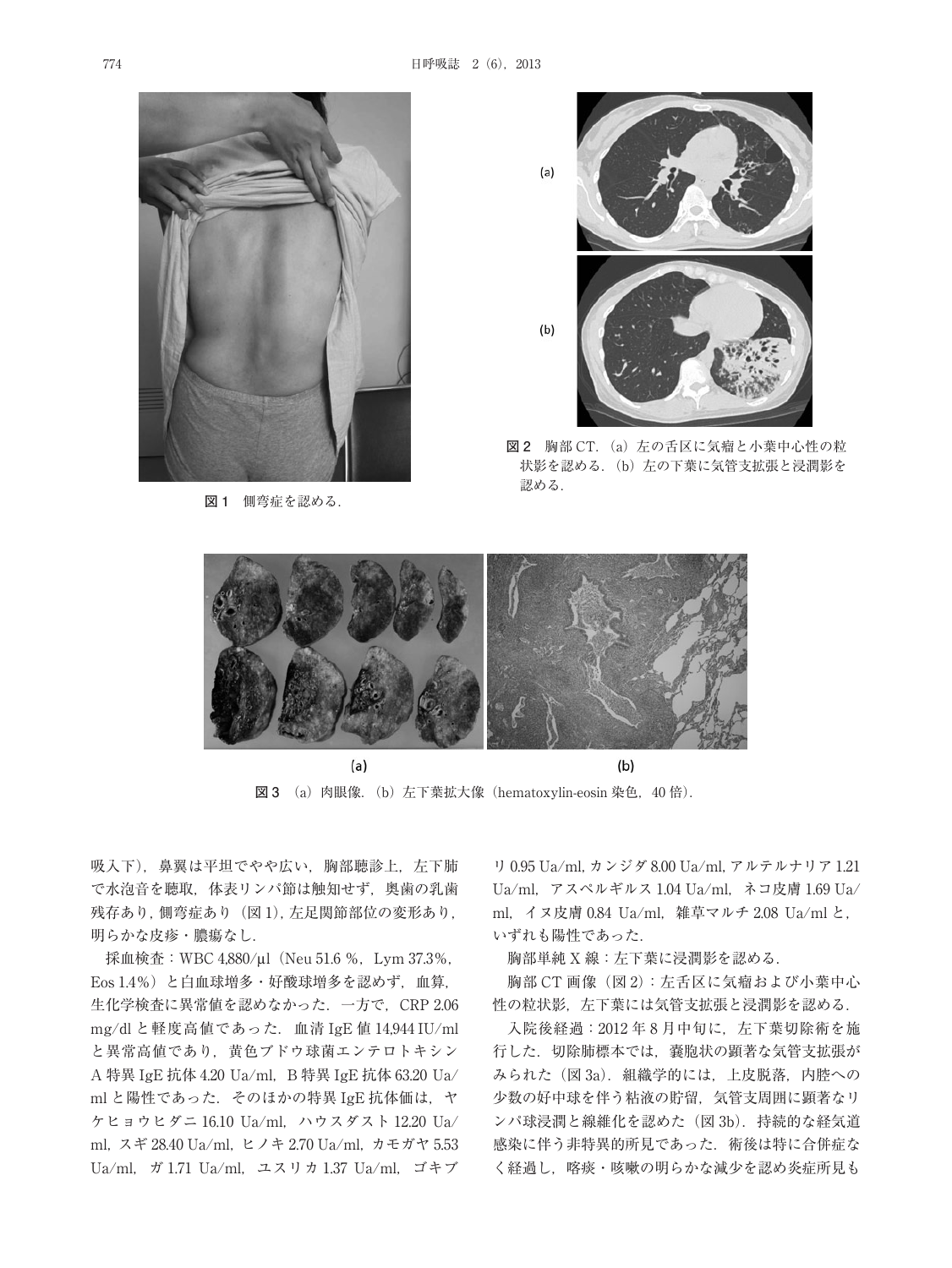症例 年齢/性別 年齢/性別 呼吸器症状 皮膚症状 その他の症状 血清 IgE<br>(診断時) 呼吸器症状 皮膚症状 その他の症状 (IU/ml) 血清  $IgE$  文献 1 46/男性 慢性壊死性肺アスペルギルス症 幼少期からの慢性湿疹 ネり返す中耳炎と骨折 23,800 9) <sup>2</sup> 5/女性 繰り返す肺炎,気瘤,気管支拡張, 膝窩膿瘍, 多発性のせつ 繰り返す中耳炎,病的骨折,関 はり返りエキ灭,別的自切,因 51,820 10)<br>節の過伸展 3 6/女性 繰り返す気道感染, 肺膿瘍 好酸球性毛嚢炎, 繰り返す単純 ヘルペスウイルス感染 繰り返す副鼻腔炎, 両眼隔離症。 <sub>株ソ心タ動弁圧</sub>次, 同映隔離症, 2,000 10)<br>乳歯の脱落遅延, 脊椎側弯症 2,000 10) 4 20/男性 繰り返す肺炎, 肺嚢胞, 気瘤 幼少期からの湿疹 前額部突出, 厚く粗な顔の皮膚, |前額部矢角,序ヽ忸な顔ツ反眉,||377,700||11)|<br>腹部の膿瘍|

5 3/男性 肺炎,肺膿瘍,膿気胸,気瘤 湿疹,皮膚膿瘍 肝膿瘍 883 12)

**表 1** STAT3 遺伝子変異をもち呼吸器症状を主とした 5 症例の臨床的特徴

STAT3: signal transducer and activator of transcription 3.

陰性化した.

#### **考 察**

高 IgE 症候群は、反復性の皮膚・肺の感染症, 新生 児期から発症する難治性湿疹,血清 IgE 高値を 3 徴候 とする原発性免疫不全症候群の一つである<sup>1)2)</sup>.高 IgE 症候群はきわめてまれであり、韓国の報告では100万人 あたり 11.25 人の原発性免疫不全症の子供が生まれて, そのうちの 5%が高 IgE 症候群であったとしている<sup>3)</sup>. 本症候群は 2 型に分類され,本症例のように上記の 3 徴 候に加えて、病的骨折や脊椎側弯症、関節の過伸展、乳 歯の脱落遅延などの骨・軟骨組織異常と肺嚢胞が合併す る1型と、単純ヘルペスウイルスや伝染性軟属腫ウイル ス感染を繰り返す2型に分類されている4. 1型は散発 例が多いが,常染色体優性遺伝形式をとるものもあり, STAT3 が原因遺伝子として判明している<sup>5</sup>.また,2 型 は常染色体劣性遺伝をとり Tyk2 が原因遺伝子であるこ とが明らかにされている<sup>6</sup>.我が国では,STAT3 遺伝 子変異が高 IgE 症候群の大部分(65.8%)を占めると報 告されている<sup>7</sup>.本症例では,STAT3 遺伝子変異が判 明しており1型に分類されるが、両親は健在で同変異を 示唆する既往歴がないことから散発例であり、息子には 常染色体優性遺伝したものと考えられる.

本症例の興味深い点としては,①反復する気道感染の 結果として気管支拡張を形成しており,左下葉切除術を 要したこと,②同遺伝子変異にもかかわらず,子供は皮 膚症状、母は呼吸器感染が主体であり表現型が異なって いたこと,があげられる.

一般的に, STAT3 遺伝子変異がある場合, 黄色ブド ウ球菌を中心としたグラム陽性球菌に対する防御機能が 弱いとされている<sup>4)</sup>. STAT3遺伝子変異がある症例では, Th17 細胞の発生が障害され, IL-17 の産生が認められ ないことが報告されている<sup>8</sup>.IL-17 は細菌・真菌感染の 終息に重要な役割を果たすとされ,Th17 細胞の分化障

害が再発性感染の原因の一つであることが示されている. さらに興味深いことに,STAT3 遺伝子変異を有する患 者では,感染後の治癒過程自体が不十分であることが報 告されており<sup>9</sup>,STAT3 遺伝子変異をもつ患者では, 気道感染後に比較的容易に気管支拡張などの構造変化を きたしやすい可能性がある. 実際に本症例はたび重なる 呼吸器感染のために気管支拡張を形成し、最終的に感染 症コントロール目的に左下葉切除を要しており、気道感 染時早期からの治療的介入の重要性を示唆している。ま た、STAT3 遺伝子変異が主と思われる常染色体優性遺 伝の高 IgE 症候群では、気瘤からの突然の喀血や冠動 脈瘤からの心筋伷塞,ブドウ球菌による敗血症などによ り予後不良であるとの報告もあり、STAT3 遺伝子変異 の早期発見は非常に重要である<sup>10)</sup>. 日常臨床において STAT3 遺伝子変異の有無を調べるのは困難なこともあ るが,反復する気道感染歴を認めた場合には血清 IgE 値を測定することが何よりも重要であり,少なくとも異 常高値であった場合には STAT3 遺伝子変異を有する可 能性を念頭に置いて,気道感染時には対処すべきである.

本症例は,子供の難治性湿疹を契機に STAT3 遺伝子 変異が明らかとなった".母子ともに同じ遺伝子変異で あるが,興味深いことに子供は皮膚症状が主体であった 一方で,母である本症例では当院初診時に少なくとも皮 膚症状を認めなかった.呼吸器感染が主体の高 IgE 症 候群は多数例報告されているが, STAT3 遺伝子変異が 判明している症例で,その臨床経過が記載されているも のは、我々の調べた範囲では5例のみであった(表 1)[1]~14). これら5例のうち, 3例は6歳未満で全例が繰 り返す肺炎とともに皮膚膿瘍を呈していた.残りの2例 でも幼少期から慢性湿疹を呈していた.STAT3 遺伝子 変異の患者の皮疹の特徴としては,生後数日~数週以内 に顔面および頭部から始まることが多いとされてい る15) .実際に,本症例の男児の場合も,生後 3ヶ月のと きに難治性皮疹を呈している.しかしながら,母親であ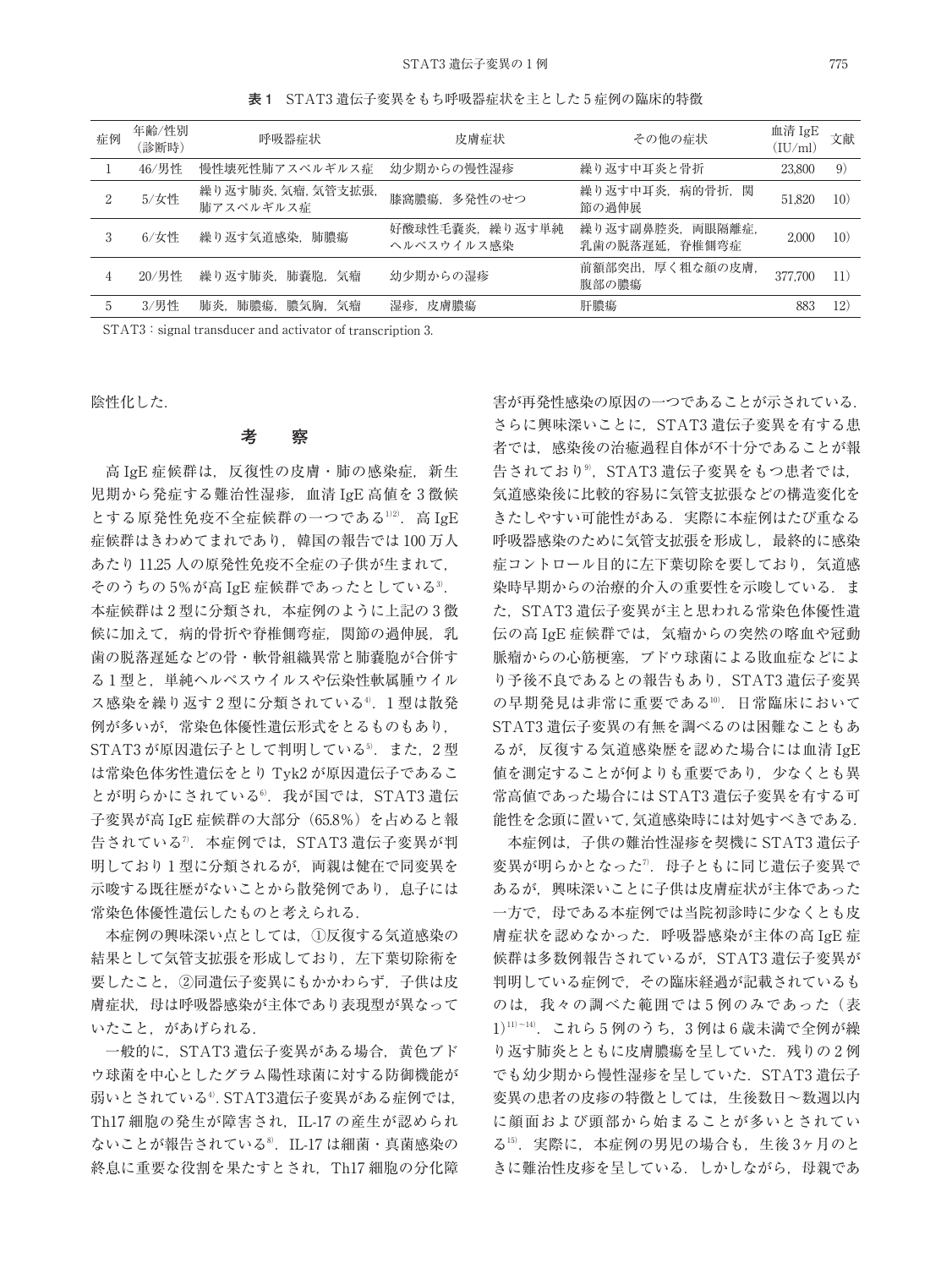る本症例では幼少期に皮膚膿瘍の既往を有するものの, 当院受診時には明らかな皮疹は認められず,呼吸器症状 が主体であった.年齢による表現型の違いの可能性もあ るが,慢性気道感染を呈する成人患者において,受診時 に皮膚所見がなく顕著な皮膚疾患の既往を訴えない場合 には,高 IgE 症候群の診断が困難となる可能性もあり, 注意が必要と考えられた.一方で,本症例では乳歯の残 存,側弯など「STAT3 遺伝子変異を伴う高 IgE 症候群」 に特徴的な所見を有していた4). このため, 詳細な病歴

聴取の重要性を再認識させられた教訓的な症例と考えら れた. 以上, 反復する呼吸器感染を起こした STAT3 遺伝子

変異を伴う高 IgE 症候群の1例を報告した. 本遺伝子 変異の報告例はまだ少なく,今後の症例の蓄積が望まれ る.

謝辞:STAT3 遺伝子変異を測定していただいた,徳島大 学疾患プロテオゲノム機能センター病態プロテオゲノム分野 峯岸克行先生に深謝いたします.

著者の COI (conflicts of interest) 開示:本論文発表内容 に関して特に申告なし.

#### **引用文献**

- 1) Davis SD, et al. Job's Syndrome. Recurrent, "cold", staphylococcal abscesses. Lancet 1966; 1: 1013-5.
- 2) Buckley RH, et al. Extreme hyperimmunoglobulinemia E and undue susceptibility to infection. Pediatrics 1972; 49: 59-70.
- 3) Rhim JW, et al. Prevalence of primary immunodeficiency in Korea. J Korean Med Sci 2012; 27: 788-93.
- 4) 峯岸克行. 高 IgE 症候群 ついに明らかにされたそ の原因遺伝子と病態.小児臨 2008; 61: 1799-803.
- 5) Minegishi Y, et al. Dominant-negative mutations in the DNA-binding domain of STAT3 cause hyper-

IgE syndrome. Nature 2007; 448: 1058.

- 6)Minegishi Y, et al. Human tyrosine kinase 2 deficiency reveals its requisite roles in multiple cytokine signals involved in innate and acquired immunity. Immunity 2006; 25: 745-55.
- 7)飯島茂子,他.特異な皮膚症状を呈し,遺伝子検索 にて生後 7 か月で診断した 1 型高 IgE 症候群の 1 例. 日皮会誌 2010; 120: 2203-11.
- 8) Milner JD, et al. Impaired Th17 cell differentiation in subjects with autosomal dominant hyper-IgE syndrome. Nature 2008; 452: 773-6.
- 9) Holland SM, et al. STAT3 mutations in the hyper-IgE syndrome. N Engl J Med 2007; 357: 1608-19.
- 10) Lee WI, et al. Clinical aspects and genetic analysis of Taiwanese patients with the phenotype of hyperimmunoglobulin E recurrent infection syndromes (HIES). J Clin Immunol 2011; 31: 272-80.
- 11) 谷口浩和, 他. 慢性壊死性肺アスペルギルス症を発 症した高 IgE 症候群の 1 例.日呼吸会誌 2008; 46: 302-307.
- 12) Jończyk-Potoczna K, et al. Hyper IgE syndrome (Job's syndrome, HIES)-radiological images of pulmonary complications on the basis of three cases. Pol J Radiol 2012; 77: 69-72.
- 13) Xie L, et al. Hyper-IgE syndrome with STAT3 mutation: a case report in Mainland China. Clin Dev Immunol 2010; 289873.
- 14) Liu JY, et al. Destructive pulmonary staphylococcal infection in a boy with hyper-IgE syndrome: a novel mutation in the signal transducer and activator of transcription 3 (STAT3) gene (p.Y657S). Eur J Pediatr 2011; 170: 661-6.
- 15)Eberting CL, et al. Dermatitis and the newborn rash of hyper-lgE syndrome. Arch Dermatol 2004; 140: 1119-25, 2004.